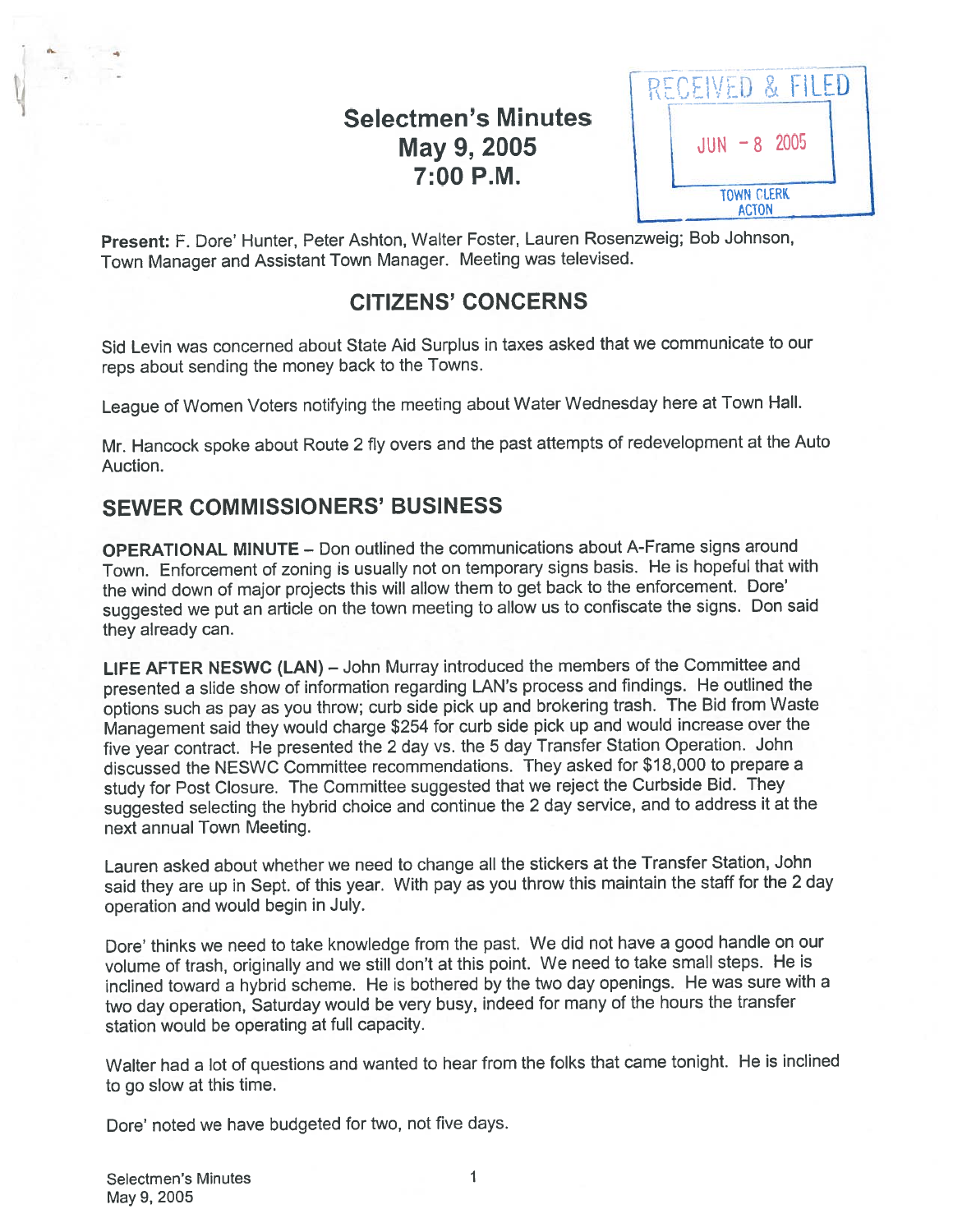Bob Johnson said that we are better served to go slow and listen to the citizens. He felt that at least one day should have extended hours.

Peter Ashton noted that we funded <sup>a</sup> <sup>2</sup> day <sup>a</sup> week in the budget and would we need another vote for <sup>5</sup> days. John said we should ge<sup>t</sup> some revenue in the last <sup>90</sup> days and said that we should be able to cover <sup>5</sup> days without <sup>a</sup> Budget Transfer.

Jim Snyder-Grant — Half Moon Hill, had the poll results he had collected regarding Hybrid choice. The People attending LAN meetings suggested we have <sup>a</sup> Hybrid operation. He said many of them are ready to help the town on <sup>a</sup> pay as you throw operation. The discussion of <sup>5</sup> vs. <sup>2</sup> day operation was touched on. They wanted to encourage <sup>a</sup> <sup>5</sup> day operation with pay as you go. He surveye<sup>d</sup> the Transfer Users on Saturday as well as an Email questionnaire. He said they go<sup>t</sup> <sup>300</sup> people responding. <sup>10</sup> people didn't care or were not interested. <sup>34</sup> wanted two day and to save the \$15. <sup>245</sup> users wanted <sup>a</sup> five day <sup>a</sup> week operation. 88% for five day operations.

Charlie Kadlec — He asked if the Board of Selectmen were the final people to make the decision and read from the ATM warrant Article 16. He asked that we continue to haye the Special Town Meeting on the Transfer Station on the 13th. He thinks that the Pros and Cons should be discussed by the Town Meeting members and have them vote on the options available.

Herman Kabakoff— He was concerned with Pay as you Throw that have not been addressed. He was concerned about the times of the year such as Christmas. He feels that the cost would be prohibited to the citizens, as well as Spring Clean ups.

Carol Marchan Orchard Drive had <sup>a</sup> question about the biodegradable and the prices under hybrid price of .75 <sup>15</sup> Gallon 1.25 for larger bags. The bags are going to be burned.

Liz Whittier Drive, she wanted to have expanded hours on the two days and change it to Fridays opening at 7:00 A.M.

Brian 26 Hosmer — Wanted to know about how the leaves and such would be handled. John said no change from current operations.

Sid supported Charlie and asked about the Post Closure Plan. LAN wanted to have <sup>a</sup> recreation use; we received none at Bid time.

Al Mertz — asked about the curb side vs. pay as you go.

Mary Donald — is confused about weight of the bags. She asked if we would weigh the vehicles. John said they are using DE; assumptions.

Sue Kennedy spoke about the closure and the amount of the \$18,000 pos<sup>t</sup> cap.

Richard Kelile — asked about the 3 million set aside and ear marked for closure.

Ken Henderson Fort Pond Road — He uses the dump and no other services and does not want to pay extra to take his trash.

Bill Sawyer — He asked about pay as you throw.

Jim Richmond Giaconda Aye, - He was concerned about yar<sup>d</sup> waste. That will remain the same...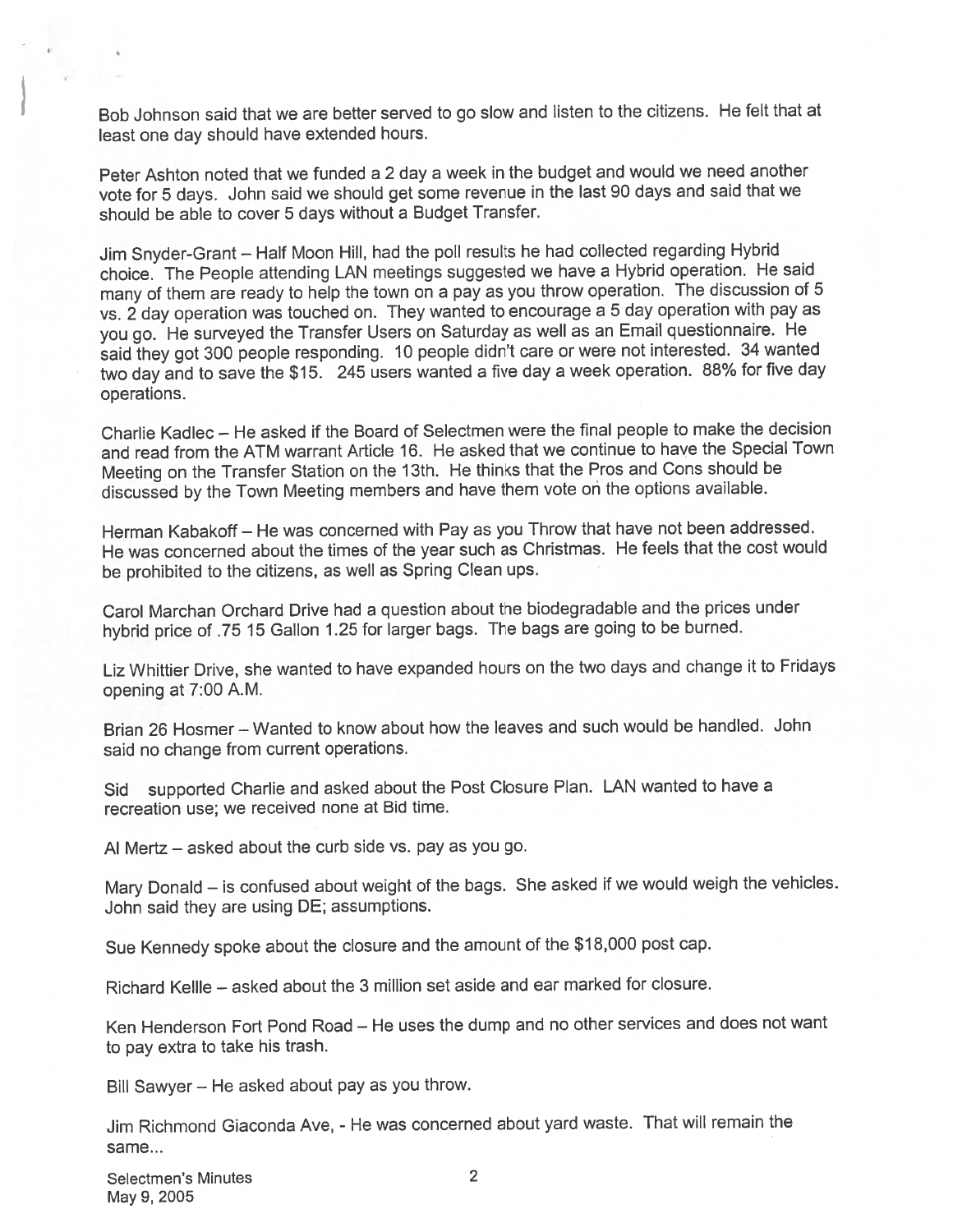Terra Friedrichs — She wanted to keep it <sup>a</sup> town service.

Paul Sweeney asked about the letter from the State.

Gena Manaln — She suggested we need to have <sup>a</sup> full discussion in <sup>a</sup> proper forum. She said Town Meeting is the proper forum.

Joan Gardner asked about this issue and whether we have contacted Senator Resor.

Peter outlined the actions we need to take. What we should do about the June 13 meeting. Dore' said that he felt we should have the STM.

Bob Johnson felt we should hold the Special.

Walter feels we need more process and wants to go forward without extra items added to the Meeting. He wants to wait and see what happens in the next year and wanted this addressed at the 2006 ATM.

Lauren agree<sup>d</sup> that we need to open it up to <sup>a</sup> broader discussion group. She feels that Hybrid is <sup>a</sup> goo<sup>d</sup> option. She wanted to see the pros and cons for reuse and agree<sup>d</sup> we need some kind of approva<sup>l</sup> in writing from DEP. The money is coming of Neswc account.

Dore' was unclear of the sense of getting the permit for us and we need <sup>a</sup> use that does not harm the cap. He feels we are conducting an exercise in obtaining <sup>a</sup> permit for reuse and maybe we are not even looking for other uses.

Bob said the \$18,000 represents 6.10ths of a percent of the NESWC funds.

Peter agree<sup>d</sup> we need the special and we need <sup>a</sup> narrow agenda contained to the Landfill Disposal options only. He feels we need to ge<sup>t</sup> the DEP's approval.

Move to <sup>p</sup>lace two articles on the Add article for Special only one for 2vs <sup>5</sup> operating and whether or not we move to Hybrid of pay as you go at the transfer station, UNANIMOUS VOTE,

DORE' HUNTER - Move to withdraw the taking off of the landfill articles from the Warrant. LAUREN ROSENZWEIG - second. UNANIMOUS VOTE,

ACTON FIRST — Susan Kennedy representing Acton First. They feel that the Home Depot data is not correct. She wanted the Board to assure them that the Board of Selectmen not to move forward now or in the future in letting <sup>a</sup> Big Box at the Transfer Station.

Peter said that we can amend the hazardous waste issues about capping by adding an article or by adding <sup>a</sup> new bylaw. They urge<sup>d</sup> that they submit <sup>a</sup> resolution no article.

Gena Manlan spoke about articles and have the Board write their own article and that the intent is the same as the Acton First's Articles.

Mary Michleman supported that the committee and urge<sup>d</sup> Acton First not to submit the petitions.

Mr. Sweeney questioned about the adding of language that would make it an item that could be voted on at Town Meeting.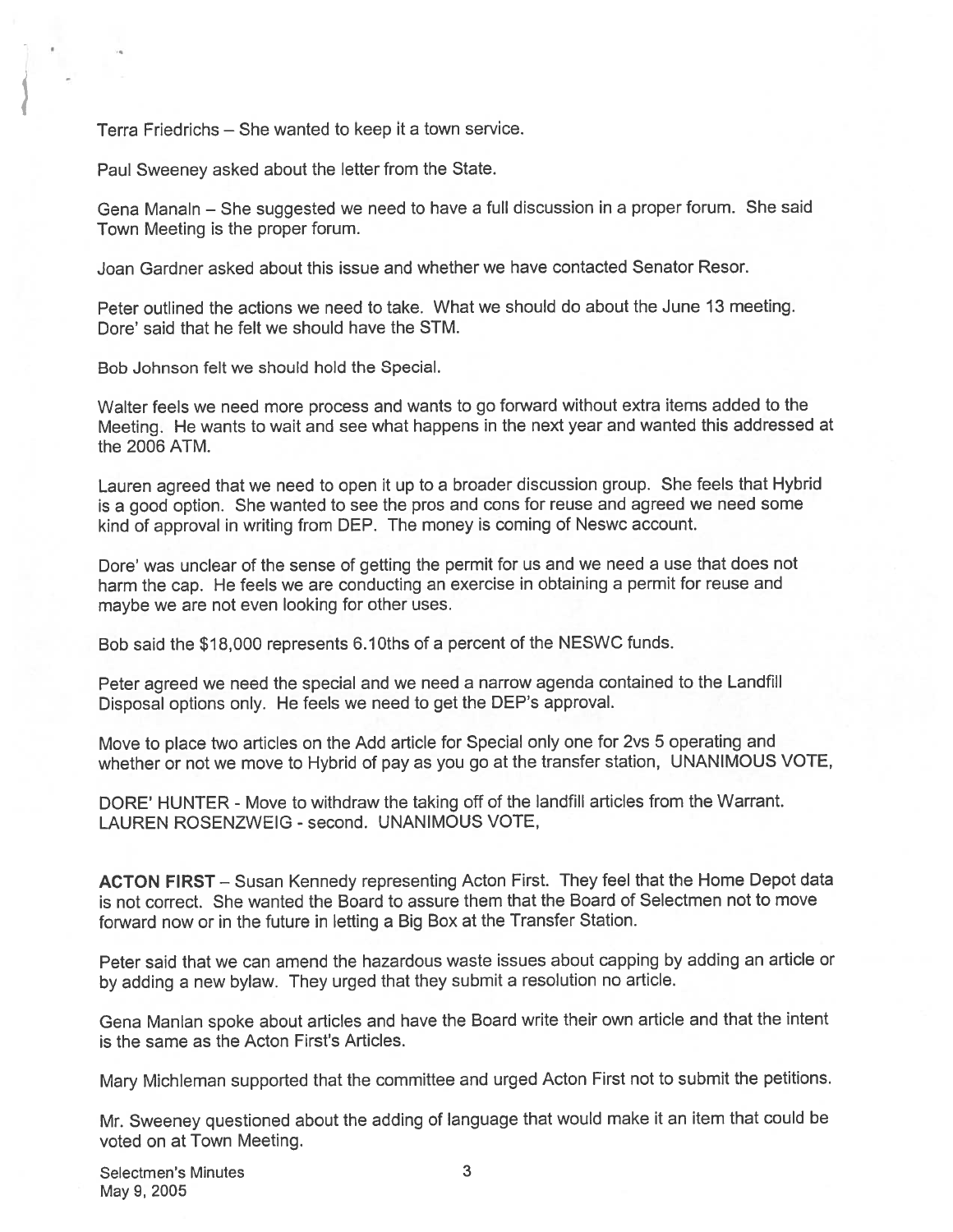They will hold the second article if the Board writes it and meet their approva<sup>l</sup>

First petition go ahead non-binding while they redraft the article to come back at the next town meeting.

#### TRANSFER STATION REUSE DISCUSSION

Peter outlined his discussion with Mr. Dickinson. He felt we need to have <sup>a</sup> meeting to address what people want with regar<sup>d</sup> to development and Big Box construction. He felt we should have <sup>a</sup> couple of meetings to discuss this while there is not <sup>a</sup> specific deal on the table. He also noted that the 20% goa<sup>l</sup> for commercial growth, and is it reasonable in the Master Plan?

Dore' felt the 20% commercial growth, office parks is unreachable.

Mr. Hancock spoke about the Master Plan and <sup>p</sup>leased that we have <sup>a</sup> process now and looking into the Master Plan again.

### SELECTMEN'S BUSINESS

GOALS FOR THE COMING YEAR — Peter wants to contact groups and bring forward issues for discussion at the next State of Town Meeting. They want to pursue Commercial Tax base. Master Plan meeting once <sup>a</sup> year to see if everyone is on same page, Walter wanted NARA on, 2020 at ALG do we want to continue 2020?

Remove #9 Joint IT Merge <sup>2</sup> and <sup>4</sup> Board Communications

PROPOSED BOARD OF SELECTMEN'S MEETING SCHEDULE 2005-2006 Approved with Oct. 31 meeting being moved to November Tuesday, November 1st.

POLITICAL SIGNS, PROPOSED REGULATIONS — Dore' spoke about the issues on <sup>p</sup>lacement of signs and the issue on public lands such as at Town Hall or transfer station. Walter doesn't think we need this propose<sup>d</sup> regulation. He does not think we should have to address this he felt we should let it take its course.

Belle Choate agree<sup>d</sup> with Walter. She felt we needed to look at this more.

Charlie said that we do not need anymore regulations/bylaws.

Sue Kennedy wanted to thank Mr. Hunter for his effort.

Dore' asked that his proposa<sup>l</sup> be withdrawn at this time.

#### COLLECTIVE BARGAINING AGREEMENT, FIRE

Peter spoke about the agreemen<sup>t</sup> and asked to have the Board vote to endorse the Agreement and to direct the Town Manager to ratify the agreement.

ASSABET RIVER RAIL TRAIL — Agreement has been signed. DORE' HUNTER - Moved to execute the agreement. Give the Manager discretion as to the release of the funds to other communities. WALTER FOSTER — second. UNANIMOUS VOTE